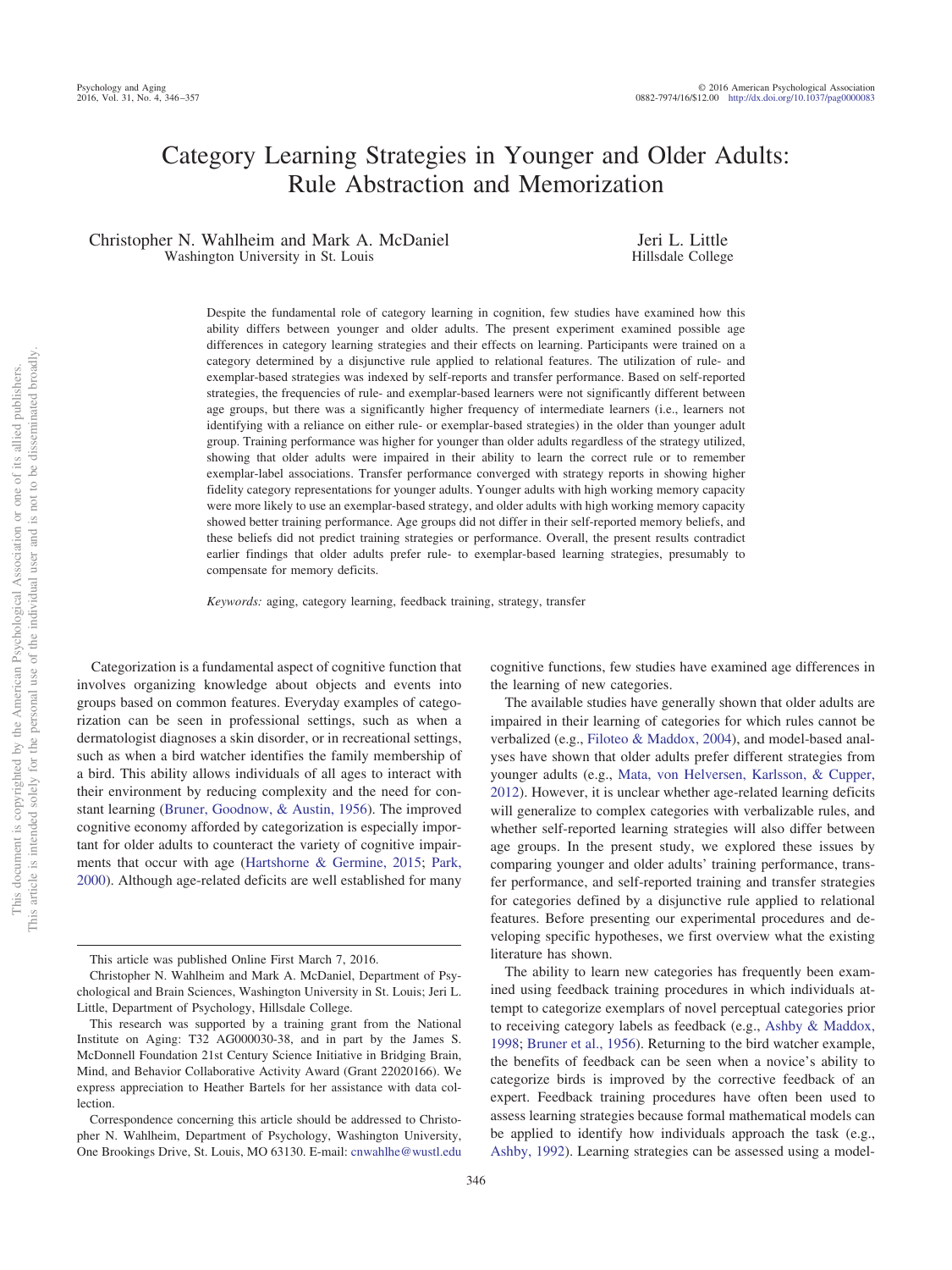based approach by fitting models with different underlying assumptions concerning the decisions bounds individuals place between categories, and identifying the model that best fits the data. Most model-based investigations have distinguished between rulebased and information integration approaches to learning perceptual categories. Rule-based strategies reflect an explicit reasoning process used to establish a verbalizable rule that maximizes accuracy, whereas information integration strategies are predecisional and serve to integrate stimulus dimensions when explicit rules are difficult to verbalize [\(Ashby & Maddox, 2005\)](#page-10-7).

Older adults' learning has been found to be impaired during feedback training when rules were difficult to verbalize [\(Filoteo &](#page-10-3) [Maddox, 2004\)](#page-10-3), but model-based analyses have shown a reduction in this deficit when rule-based strategies were used (for similar findings, see [Ashby, Noble, Filoteo, Waldron, & Ell, 2003;](#page-10-8) [Mad](#page-10-9)[dox, Pacheco, Reeves, Zhu, & Schnyer, 2010\)](#page-10-9). Perhaps not coincidentally, older adults have also been shown to prefer rule- to exemplar-based strategies in a multiple-cue categorization task in which the categories of fictional characters were determined by aspects of their hair, nose, ears, and belly [\(Mata et al., 2012\)](#page-10-4). Exemplar-based strategies are similar to information integration strategies in that they both involve retrieval-based comparisons of current with earlier-presented stimuli. Older adults may use rulebased strategies in these situations to compensate for memory deficits, such as when a bird watcher identifies birds using characteristic features (e.g., beak shape) instead of relying on memory for earlier-seen birds. Consistent with this, [Mata, von Helversen,](#page-10-4) [Karlsson, and Cüpper \(2012\)](#page-10-4) found a deficit in older adults' training and transfer performance relative to younger adults, and model-based analyses showed that transfer performance was best described by a rule-based model for the majority of older adults and by an exemplar-based model for the majority of younger adults.

The results from the model-based assessments described above suggest that the majority of older adults prefer rule-based learning strategies, presumably because they produce superior performance (at least for older adults). However, despite the elegance of the model-based approach, [Donkin, Newell, Kalish, Dunn, and Nosof](#page-10-10)[sky \(2015\)](#page-10-10) recommended caution when interpreting these modelfitting analyses because the percentage of individuals classified as preferring a particular strategy varies dramatically depending on the details of model. Of relevance to the present experiment, [Donkin et al. \(2015\)](#page-10-10) suggested that earlier investigations of information integration category learning did not consider a sufficient range of alternative models, which resulted in an overclassification of individuals as using information integration strategies and an underestimation of individuals who used rule-based strategies. Thus, the extent to which older adults prefer rule-based strategies remains an open issue.

A complementary approach to model-based assessments is a procedure in which categorization of ambiguous transfer items reveals the representational structure of learned categories, thus indicating the type of learning strategies utilized. Previous studies using this procedure with younger adults have shown it to be effective for identifying individual differences in strategy use (e.g., [Little & McDaniel, 2015;](#page-10-11) [McDaniel, Cahill, Robbins, & Wiener,](#page-10-12) [2014;](#page-10-12) [Regehr & Brooks, 1993\)](#page-11-0). The present experiment adopted the procedure developed by [Little and McDaniel \(2015\)](#page-10-11) to compare younger and older adults' strategy preferences. In their study,

participants received feedback training for two categories of perceptual objects that were determined by a disjunctive rule applied to relational features (an object containing inner and outer shapes belonged to one category if the shapes were the same form *or* color, whereas an object belonged to another category if the form and color of the shapes both differed). Individual differences in the extent to which younger adults relied on rule- or exemplar-based strategies were shown in self-reports of strategy use and transfer performance. An overarching question of importance to theoretical perspectives on cognitive aging is whether older adults will display individual differences akin to those shown by younger adults when faced with a relatively challenging rule-based categorization task. Indeed, age-related deficits have been shown to increase with rule complexity (e.g., [Racine, Barch, Braver, & Noelle, 2006\)](#page-11-1), and these might be accompanied by differences in strategy preference (cf. [Touron & Hertzog, 2004\)](#page-11-2).

The first issue we addressed here was whether younger and older adults would show comparable individual differences in self-reported learning strategies. One possibility is that older adults will prefer rule-based learning to compensate for their episodic memory deficit (for reviews of age-related memory deficits, see [Balota, Dolan, & Duchek, 2000;](#page-10-13) [Zacks, Hasher, & Li, 2000\)](#page-11-3). Rule learning may be more appealing to older adults because it summarizes large sets of instances and reduces demands on episodic memory. This preference would be consistent with older adults' reluctance to select retrieval-based strategies in some situations (for a review, see [Touron, 2015\)](#page-11-4). However, another possibility is that older adults will be less likely to seek rules when categories are sufficiently complex due to a deficit in cognitive control abilities (for a review, see [Braver & West, 2008\)](#page-10-14), required for rule-based learning (e.g., for hypothesis testing). Also, older adults might initially engage hypothesis testing to determine an appropriate rule, but abandon this strategy because the prefrontal cortices that mediate this ability (e.g., [Lombardi et al., 1999\)](#page-10-15) decline disproportionately with age (e.g., [Greenwood, 2000,](#page-10-16) [2007\)](#page-10-17). A final possibility is that strategy preferences will not differ between younger and older adults, which could occur for a variety of reasons.

The second issue we addressed was the extent to which older adults would show a deficit in training performance given their choice of learning strategy. As with the first issue, several possibilities seemed theoretically plausible. One possibility is that older adults who prefer a rule-based strategy will show smaller agerelated deficits in training performance, especially during early trials, relative to older adults who use an exemplar-based strategy. Consistent with this, model-based analyses have shown that agerelated deficits in training performance are diminished when rulebased rather than information integration strategies are applied (e.g., [Filoteo & Maddox, 2004\)](#page-10-3). Indeed, rule-based strategies may enhance the economy of categorical representations, thus counteracting older adults' associative memory deficit that impairs learning of object-label associations (cf. [Naveh-Benjamin, 2000\)](#page-10-18).

Another possibility is that older adults who use exemplar-based strategies will show smaller training deficits than those who use rule-based strategies. As stated above, prefrontal cortices show disproportionate age-related decline, which could render rulebased strategies ineffective or inefficient. In addition, rule-based learning relies heavily on hypothesis testing which presumably places high demands on cognitive control processes (e.g., see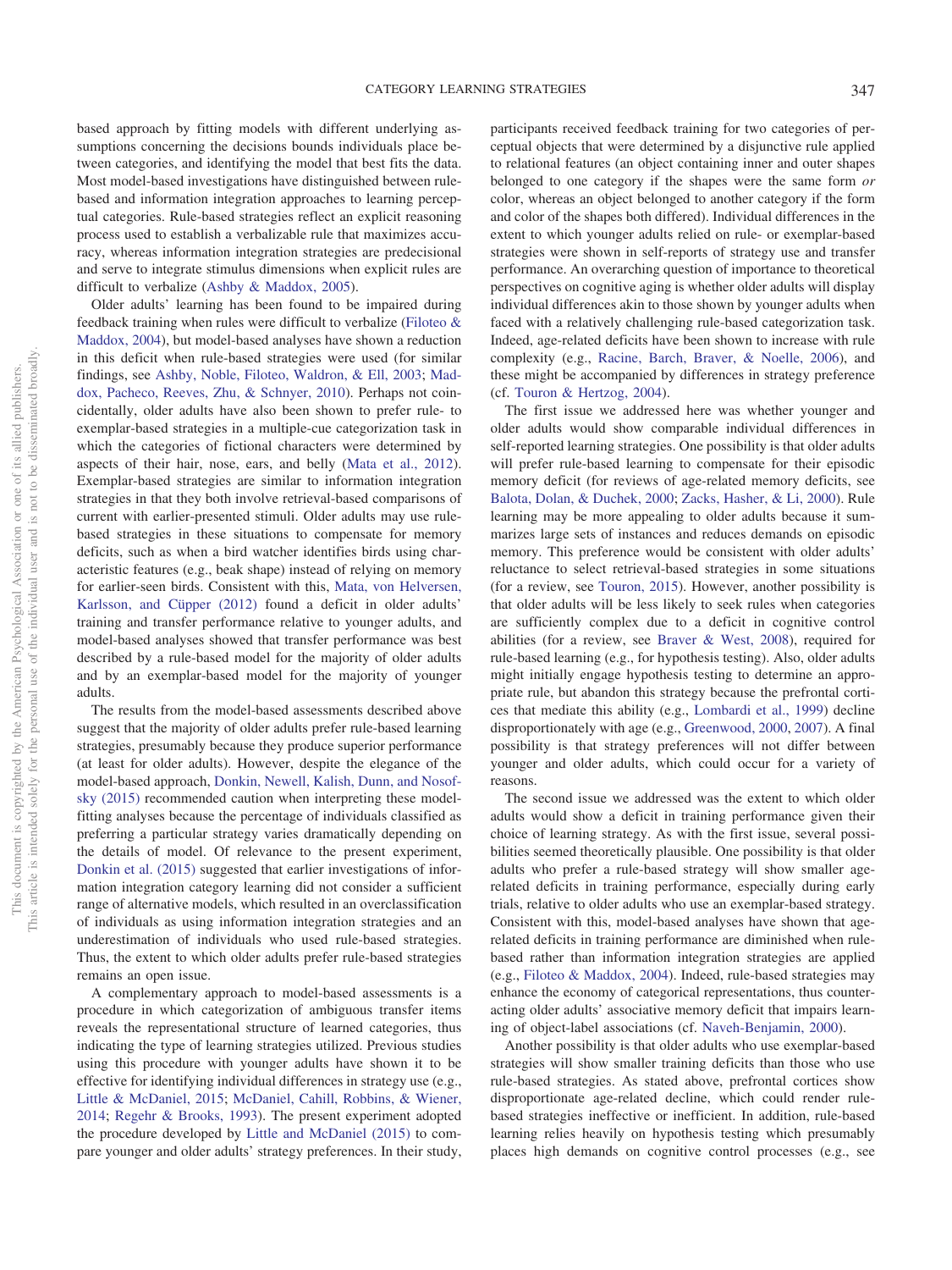[Kellogg, Robbins, & Bourne, 1978,](#page-10-19) for cognitive challenges during a rule-based category learning task). Further, both explicit and procedural systems are thought to mediate category learning (e.g., [Maddox & Ashby, 2004\)](#page-10-20), and older adults often show intact automatic forms of memory (e.g., [Jennings & Jacoby, 1993\)](#page-10-21). Thus, at least one form of memory could serve to spare performance on this task. A final possibility is that all older adult learners will show uniform deficits due to impairments in both cognitive control involved in learning rules and episodic memory involved in acquiring object-label associations.

The third issue we addressed was the extent to which selfreported learning strategies engaged during training predicted categorization responses on transfer objects for younger and older adults. Following [Little and McDaniel \(2015\),](#page-10-11) a unique feature of the present experiment was that participants categorized objects in both training and transfer phases, and then reported the extent to which they relied on rule-based or exemplar based learning strategies. The transfer phase included ambiguous objects that provided an objective index of the representational structure of categories formed during learning. We expected that younger adults who reported using rule-based strategies would categorize ambiguous transfer objects according to the rule more often than younger adults who reported using an exemplar-based strategy. We thought it possible that older adults would also show this pattern, but to a lesser degree. Older adult rule-abstractors might form incomplete or incorrect rules (e.g., that focus on a single attribute, rather than several attributes) due to difficulties in meeting the cognitive challenges of hypothesis testing, such as sampling from an appropriate hypothesis pool (e.g., [Levine, 1975\)](#page-10-22), and remembering the relationship between feedback and previously considered hypotheses [\(Kellogg et al., 1978\)](#page-10-19). If older adult rule-learners acquire impoverished representations, then this would be evident as a lower probability of categorization according to the rule on ambiguous transfer items relative to younger adults. Converging evidence would be shown by similar age differences in categorization of a set of rule-based transfer items (items that were perceptually dissimilar from training items and thus could only be categorized on the basis of the rule).

Finally, two additional aspects of our investigation bear mention. First, we examined whether working memory capacity predicted training strategies and performance for both age groups. Currently, the existing literature regarding the relationship between working memory and strategy preferences is inconclusive. [Craig and Lewandowsky \(2012\)](#page-10-23) showed that a working memory construct did not predict preferences for different rule-based strategies in a correlated cues task. In contrast, [McDaniel, Cahill,](#page-10-12) [Robbins, and Wiener \(2014\)](#page-10-12) found that younger adults with higher working memory capacity on an operation span task [\(Turner &](#page-11-5) [Engle, 1989\)](#page-11-5) were most likely to display rule learning in a function-learning task. However, [Little and McDaniel \(2015\)](#page-10-11) found no relationship between operation span performance and self-reported strategies used to learn perceptual categories. Given these mixed findings and that working memory capacity is often lower for older adults (e.g., [Park et al., 1996\)](#page-11-6), we reasoned that additional investigation was warranted. Regarding the relationship between working memory capacity and training performance, higher working memory capacity predicts faster learning of rulebased categories for younger adults [\(DeCaro, Thomas, & Beilock,](#page-10-24) [2008\)](#page-10-24). Both age groups may show this advantage for high working

memory individuals, as intact cognitive control can enhance hypothesis testing [\(Dougherty & Hunter, 2003\)](#page-10-25), and remembering in the face of interference [\(Engle, 2002\)](#page-10-26).

Second, we examined whether participants' beliefs about their memory abilities would predict training strategies. Older adults seem disinclined to rely on memory-based strategies because they believe that their memory abilities have diminished. However, we thought it possible that some older adults would retain a positive belief in their memory abilities, which might result in their preferring an exemplar-based learning strategy. We also examined whether memory beliefs would predict training performance. This would occur if both younger and older adults can accurately monitoring their learning (cf. [Hertzog & Dunlosky, 2011\)](#page-10-27).

### **Method**

# **Participants**

Sixty younger adults (21 men; years of age:  $M = 20.55$ ,  $SD =$ 2.35) and 60 older adults (17 men; years of age:  $M = 73.85$ ,  $SD =$ 6.84) participated in the experiment. The younger adults were students at Washington University in St. Louis who received \$10/hr or partial course credit for their participation. The older adults were healthy individuals from the St. Louis community who received \$10/hr for their participation. All participants completed the vocabulary subtest of the Shipley Institute of Living Scale [\(Shipley, 1986\)](#page-11-7). Vocabulary scores were higher for older adults  $(M = 36.32, SD = 2.31)$  than for younger adults  $(M = 33.53,$  $SD = 2.72$ ),  $t(118) = 5.99$ ,  $p < .001$ ,  $d = 1.10$ . Older adults also had more years of education  $(M = 16.12, SD = 2.63)$  than younger adults ( $M = 14.42$ ,  $SD = 2.13$ ),  $t(118) = 3.89$ ,  $p < .001$ ,  $d = .71$ . Participants were tested individually.

## **Procedure and Materials**

Participants completed a variety of tasks in the following order: (a) training, (b) ambiguous object categorization (transfer), (c) strategy questionnaire, (d) rule object categorization (transfer), (e) memorization object categorization (transfer), (f) memory beliefs questionnaire, (g) computation span, and (h) reading span. The experiment lasted approximately 1–1.5 hrs. Details for these tasks appear below.

**Training.** The training phase used here was modeled from the procedure and materials used by [Little and McDaniel \(2015\).](#page-10-11) Participants received a feedback learning procedure in which they categorized objects comprised of two colored shapes with one shape inside the other. The complete set of stimuli comprised eight objects with four belonging to each of two categories (one shape inside another) that were unique in their specific color and shape combinations (i.e., 16 unique shape and color combinations; see [Figure 1\)](#page-3-0). The categories were determined by a disjunctive rule that related the inner and outer shapes. When objects had inner and outer shapes that matched in either form or color, they belonged to the "Blicket" category. In contrast, when objects had inner and outer shapes that differed in both form and color, they belonged to the "Dax" category. Before beginning the task, participants received the following instructions:

In this first phase of the experiment, you will be presented with objects that belong to one of two categories (Blicket or Dax). Your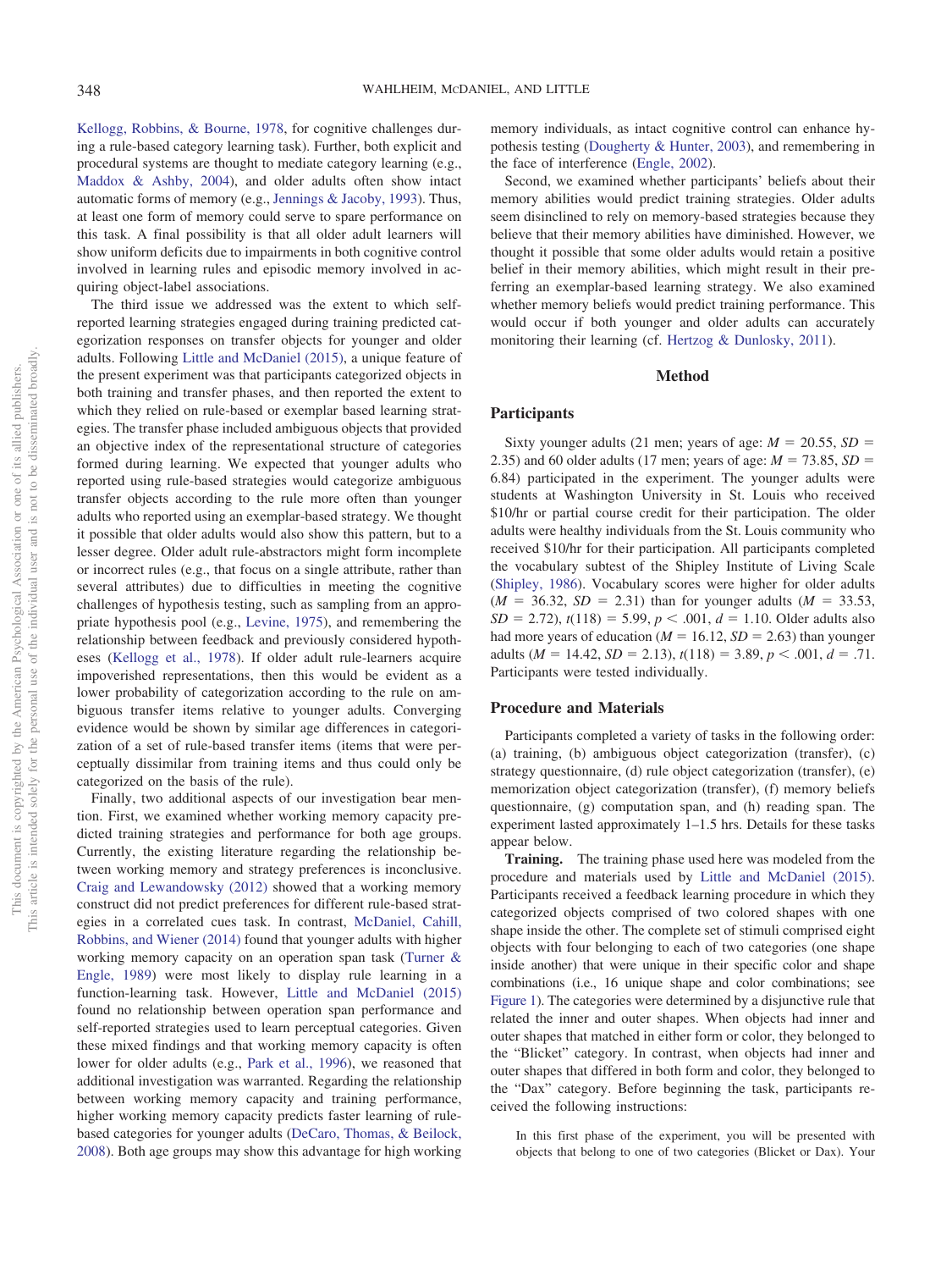

<span id="page-3-0"></span>*Figure 1.* The eight objects above were presented in the category learning phase of the experiment. The four objects on the left represent the Blicket category and include inner and outer shapes that are the same in either color or form. The four objects on the right represent the Dax category and include inner and outer shapes that differ in both color and form. See the online article for the color version of this figure.

task will be to learn the category membership of each object. Choose a category for each object by pressing the LEFT key for "Blicket" and the RIGHT key for "Dax." At first you will just be guessing, but you will receive feedback about the actual category membership of the objects. Use that feedback to learn the category to which each object belongs. There will be a total of eight objects, and you will have 12 practice trials for each. Continue practicing even after you have learned all the objects.

To ensure that participants understood the instructions, the same experimenter discussed the task with every participant and answered all questions before allowing participants to begin training.

Participants received 12 blocks of training that each comprised eight items (four from each category). For the Blicket category, the form of the inner and outer shapes matched for two objects and the color of the inner and outer shapes matched for the other two objects [\(Figure 1,](#page-3-0) left panel). For the Dax category, the form and color of the inner and outer shapes differed for all four objects [\(Figure 1,](#page-3-0) right panel). In each training block, objects appeared individually on a computer screen against a white background. Participants were instructed to assign each object to a category by pressing the "S" key with their left index finger for the Blicket category and the "L" key with their right index finger for the Dax category. The keys were marked with a white sticker so that participants knew which keys to press; the letters were not visible. Eight objects appeared in a different predetermined random order for each of the 12 training blocks, with the constraint that no more than two objects from the same category appeared sequentially in any block. The presentation order remained constant across participants so that individual differences could be examined. Objects remained on the screen until participants entered a response. After each response, the correct category label for each object appeared as feedback.

**Ambiguous object categorization (transfer).** Participants categorized eight new ambiguous objects that had the same outer shape and outer color as the training objects, but were rendered a member of the opposing category on the basis of the rule (see

[Figure 2\)](#page-3-1). Unlike the training phase, feedback was not provided following each response.

**Strategy questionnaire.** Following categorization of ambiguous objects, participants reported the strategies they used during



<span id="page-3-1"></span>*Figure 2.* Examples of objects from the training phase (left column) and their respective ambiguous objects from the transfer phase (right column). The ambiguous objects place rule-abstraction and memorization strategies in opposition to one another. Categorization of ambiguous objects on the basis of rules results in assignment to the category opposite that to which the perceptually similar training items belonged. See the online article for the color version of this figure.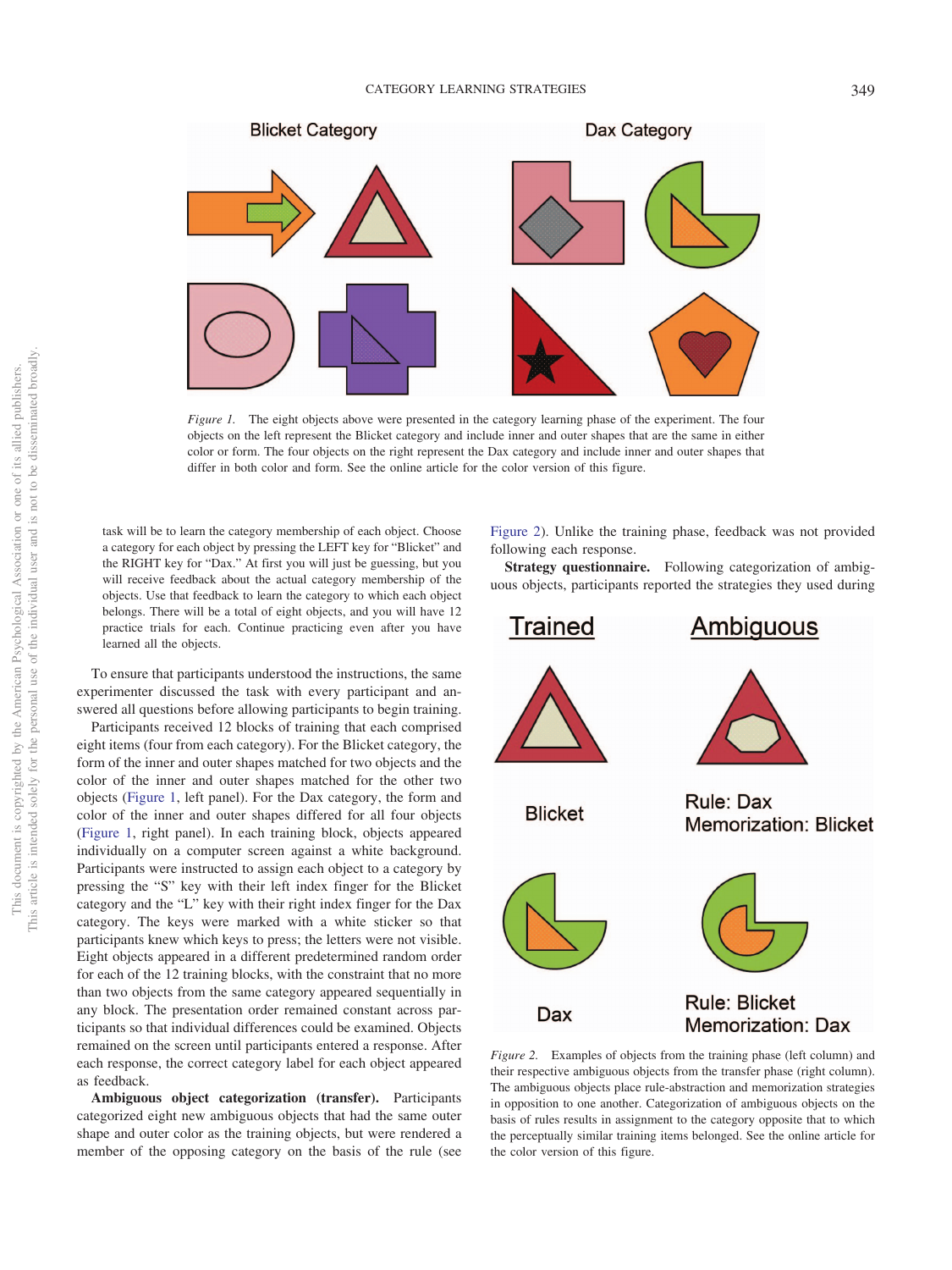the training and transfer phases. Here, participants were first asked to report the strategy they used during the training phase, and they were next asked to report the strategy they used during the transfer phase that involved categorizing ambiguous objects.

For training strategies, participants were instructed to think back to the training phase and remember whether they were more focused on trying to memorize objects or on establishing a rule. To reduce the possibility of biasing participants' reports to a specific strategy, no further description of what constituted the use of either strategy was offered. Participants made their ratings on a Likert scale ranging from 1 (*memorization strategy*) to 7 (*rule-establishing strategy*). Participants were instructed to give an extreme rating only if they used one strategy exclusively throughout training or to give an intermediate rating to indicate the extent to which they used one strategy more than another. Participants were instructed to give the absolute intermediate rating (4) if they used both strategies equally or were uncertain about their strategy.

For transfer strategies, participants were instructed to think back to the immediately preceding phase and to make ratings similar to those they made for the training phase. The primary difference between the questionnaires for each phase was that the memorization strategy on the transfer task was framed in terms of categorizing on the basis of the similarity between ambiguous objects and training objects. Specifically, participants were instructed to indicate the extent to which they used the similarity between the outer shape of "new" objects in the transfer phase and the "old" objects in the training phase to categorize ambiguous transfer objects. Consistent with the question about training strategies, no further description of what constituted the use of either strategy was offered to reduce the possibility of biasing participants' responses. It was also emphasized that extreme ratings should be given when only one strategy was used, intermediate ratings should be given to indicate the extent to which one strategy was used more often, and a rating of "4" should be given when both strategies were used equally or when participants were uncertain about which strategy they used.

After participants rated their strategies, they were queried about their specific understanding of the rules that differentiated the two categories. First, they were asked to explain the rule that they used to categorize objects if they established one. If they could not articulate a perfect rule but tried to establish one, they were asked to explain the best rule they came up with. Finally, if they stated a rule, they were asked to report whether they established it during the training or transfer phase.

**Rule-favored and memory-favored object categorization (transfer).** The rule object categorization task comprised a set of new objects with inner and outer shapes that were perceptually dissimilar from objects presented in earlier phases [\(Figure 3,](#page-4-0) left panel). Participants did not receive feedback after categorizing these objects. Half the objects followed the rule from the Blicket category and the other half followed the rule from the Dax category. The memory object categorization task comprised a final set of new objects that included only the outer shape of training objects with their original color [\(Figure 3,](#page-4-0) right panel). Participants also categorized these objects without the provision of feedback. Half the objects included the outer shape from the Blicket category and the other half included the outer shape from the Dax category.

**Memory beliefs questionnaire.** Participants completed a short form of the Metamemory in Adulthood Questionnaire (MIA; [Dixon, Hultsch, & Hertzog, 1988\)](#page-10-28) that included 42 items. This form included all the items for the capacity factor (17 items) and the locus factor (nine items). The capacity factor is thought to



<span id="page-4-0"></span>*Figure 3.* Novel objects used to assess rule-abstraction (left columns) and memory for categories of training objects (right columns). See the online article for the color version of this figure.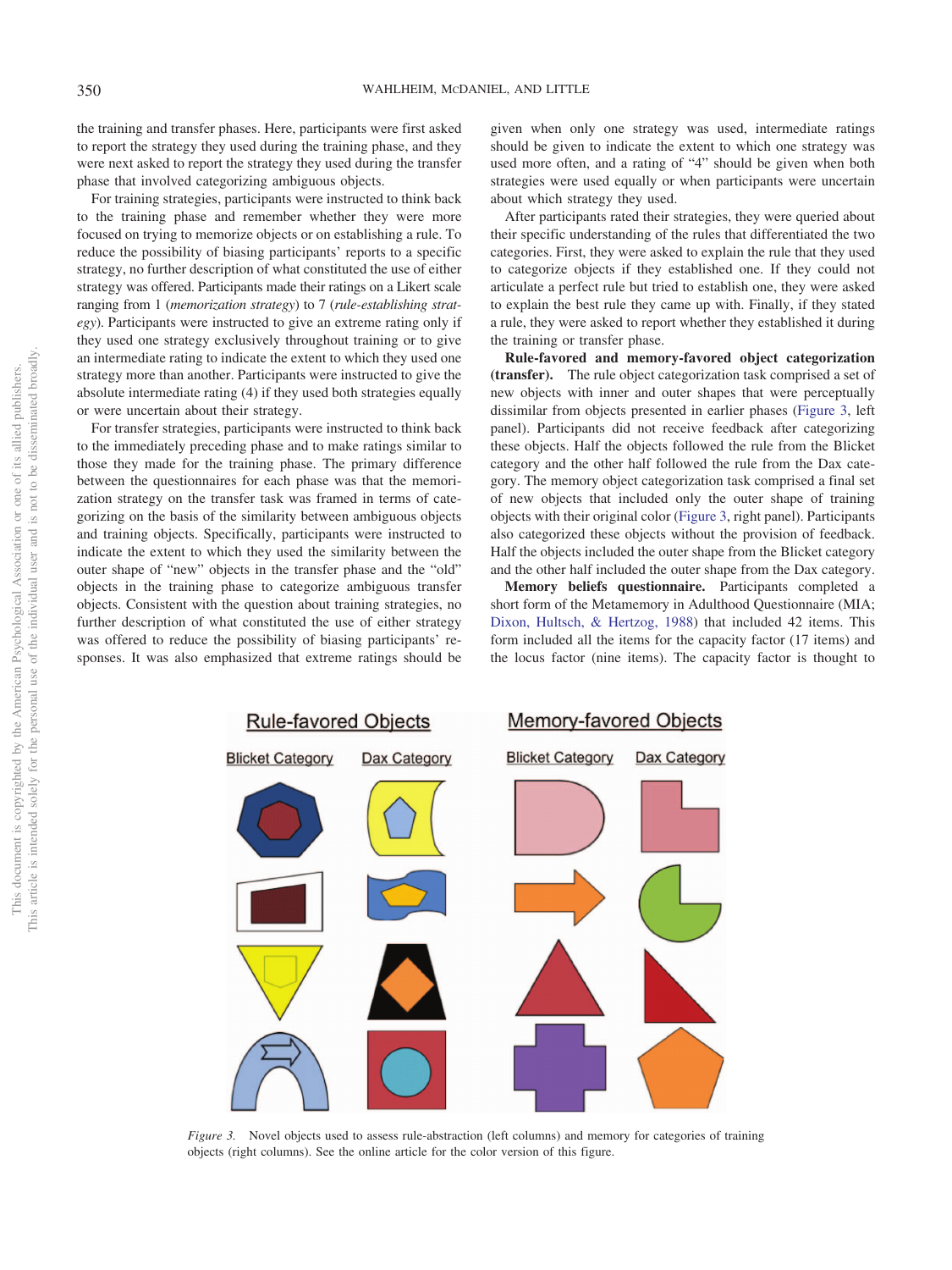measure beliefs regarding one's memory capacity, and the locus factor is thought to measure beliefs regarding one's perceived sense of control over memory skills. Four items from each of the achievement, anxiety, strategy, and task factors were also interspersed throughout the questionnaire to make relationships among items from the target factors less obvious to participants. The filler items are not considered further.

**Computation span.** In the computation span task [\(Conway et](#page-10-29) [al., 2005\)](#page-10-29), participants were shown math problems that included a solution that was correct for some items (e.g., Is  $5 + 4 = 9$ ?) and incorrect for other items (e.g.,  $7 + 2 = 5$ ?). Participants were instructed to: (a) verify the accuracy of the solution by saying "Yes" for correct solutions and "No" for incorrect solutions, and (b) remember the second number of each problem. Participants received blocks of three sets of math problems. The first block of math problems included three sets of one problem. The number of math problems per set increased by one problem on each subsequent block with the maximum number of problems per set being seven. Participants received increasingly larger sets when they could correctly recall the second number of all the problems in at least two of the three sets in a block. Participants were also required to have solved the math problems correctly to continue in the task. Participants solved the math problems aloud and recalled the second number from each when the message "RECALL" appeared following presentation of the problems.

**Reading span.** In the reading span task [\(Daneman & Carpen](#page-10-30)[ter, 1980\)](#page-10-30), participants were shown individually presented sentences and were given two tasks. The first task was to read each sentence aloud (e.g., The bird that has keen insight for hunting is the canary) and indicate whether it was true or false (e.g., false). The second task was to recall the last word of each sentence. As in the computation span task, there were blocks of three sets of sentences that started with one sentence per set and increased by one sentence per set across blocks, up to a maximum of seven sentences per set. After the last sentence in each set, participants recalled the last word of each sentence when prompted by a string of question marks (???). Participants received increasingly larger sets until they could no longer correctly indicate sentence truth and recall the last word from all sentences in a set for at least two sets in a block.

### **Results**

### **Strategy Utilization**

Younger adults showed high consistency in their self-reported ratings of training and transfer strategies,  $r(58) = .75$ ,  $p < .001$ , which was similar in magnitude to that reported by [Little and](#page-10-11) [McDaniel \(2015\).](#page-10-11) In contrast, older adults showed lower consistency in their training and transfer strategies,  $r(58) = .49$ ,  $p <$ .001, as compared with younger adults,  $z = 2.33$ ,  $p = .02$ . Given that we were primarily interested in differences in categorization based on training strategies, we focus subsequent analyses only on training strategy ratings.

To address the issue of whether younger and older adults showed consistent individual differences in learning strategies, we compared the frequencies of self-reported strategies between age groups. [Table 1](#page-5-0) displays the frequency of participants who reported using each training strategy. The 23 younger adults and 19 <span id="page-5-0"></span>Table 1

*Frequencies of Training Strategies Reported by Younger and Older Adults*

| Age group | Training strategy |           |              |  |
|-----------|-------------------|-----------|--------------|--|
|           | Rule-abstractor   | Memorizer | Intermediate |  |
| Younger   | 32                | 23        |              |  |
| Older     | 71                | 19        | 20           |  |

older adults who gave ratings of 1, 2, or 3 were classified as *memorizers* and the 32 younger adults and 21 older adults who gave ratings of 5, 6, or 7 were classified as *rule-abstractors*. For the younger adult *rule-abstractors*, 30 (out of 32) participants reported acquiring a rule during training; 18 participants were able to completely articulate the rule, and five others were able to articulate a partial rule (i.e., they provided information about the match/mismatch between either color or form but not both). For the older adult *rule-abstractors*, 13 (out of 21) participants reported acquiring a rule during training; two participants were able to completely articulate the rule, and one other was able to articulate a partial rule. Five younger adults and 20 older adults gave a rating of 4 and were classified as *intermediate*. Comparison of training strategy frequencies for younger and older adults revealed a significant association between age group and strategy,  $\chi^2(2)$  = 11.66,  $p = 0.003$ . More older than younger adults reported an intermediate training strategy,  $\chi^2(1) = 9.00, p = .003$ , whereas there were no age differences in the frequencies of rule-abstractors,  $\chi^2(1) = 2.28, p = .13$ , or memorizers,  $\chi^2(1) = 0.38, p = .54$ .

# **Analysis Plan for Training and Transfer Performance**

In the following analyses of training and transfer performance, younger and older adults' category learning was compared as a function of strategy group. However, given that there were only five younger-adult intermediate learners, this group was not included in any of the factorial analyses. Thus, initial comparisons between younger and older adults only included rule-abstractors and memorizers; follow-up comparisons were then conducted within the older adult group that included rule-abstractors, memorizers, and intermediate learners. Additional analyses were conducted when necessary to address specific issues concerning age differences in category learning.

#### **Training Performance**

Training performance was computed as the probability of correct categorization across all trials [\(Table 2,](#page-6-0) left columns). Possible age differences in training performance were examined by comparing performance for younger and older adults in the manner outlined above. A 2(Age: Younger vs. Older)  $\times$  2(Strategy: Ruleabstractor vs. Memorizer) ANOVA revealed a significant effect of Age showing that performance was higher for younger  $(M = .84, )$  $SD = .10$ ) than older (*M* = .67, *SD* = .13) adults,  $F(1, 114) =$ 47.50,  $p < .001$ ,  $\eta_p^2 = .34$ . There was a marginal effect of strategy showing a trend toward performance being higher for ruleabstractors ( $M = .80$ ,  $SD = .15$ ) than memorizers ( $M = .74$ ,  $SD =$ .13),  $F(1, 91) = 3.26$ ,  $p = .07$ ,  $\eta_p^2 = .04$ . The Age  $\times$  Strategy interaction was not significant,  $F(1, 91) = 2.66$ ,  $p = .11$ ,  $\eta_p^2 = .03$ .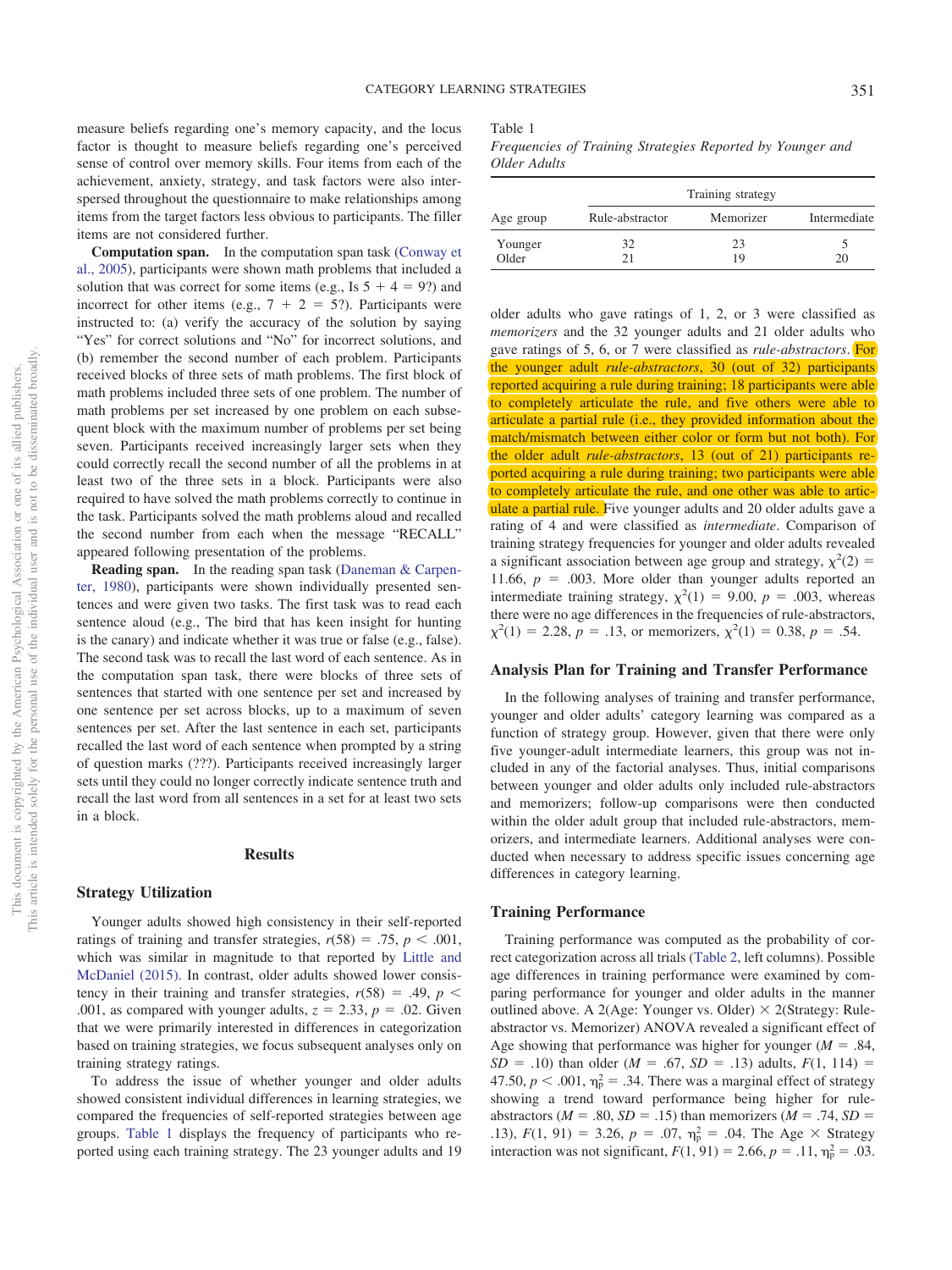<span id="page-6-0"></span>

| Table 2                                                |  |
|--------------------------------------------------------|--|
| Mean Training Performance and Reaction Times (ms) as a |  |
| <b>Function of Age and Training Strategy</b>           |  |

|                                              | Accuracy                         |                                  | Reaction time                           |                                         |
|----------------------------------------------|----------------------------------|----------------------------------|-----------------------------------------|-----------------------------------------|
| Training strategy                            | Younger                          | Older                            | Younger                                 | Older                                   |
| Rule-abstractor<br>Memorizer<br>Intermediate | .88(.04)<br>.80(.05)<br>.80(.11) | .68(.05)<br>.67(.06)<br>.62(.05) | 1,172(153)<br>1,362(251)<br>1,367 (697) | 2,283(461)<br>2,632(642)<br>2,678 (586) |

*Note.* Reaction times were trimmed to exclude observations greater than three standard deviations above the mean, which resulted in removal of approximately 2% of all observations. Margins of error for 95% confidence intervals are displayed in parentheses.

A follow-up comparison of younger adult rule-abstractors and memorizers revealed that performance was significantly better for rule-abstractors,  $t(53) = 3.11$ ,  $p = .003$ ,  $d = 0.80$ . In contrast, a comparison of older adults in all three strategy groups revealed no differences,  $F(2, 57) = 1.36$ ,  $p = .27$ ,  $\eta_p^2 = .05$ . These results clearly showed that older adults had a learning deficit no matter which strategy they adopted. However, in terms of learning the categorizations of training items, rule-abstraction was a more effective strategy than memorization for younger adults.

Possible age differences in reaction times (RTs) were examined next [\(Table 2,](#page-6-0) right columns). A 2(Age: Younger vs. Older)  $\times$ 2(Strategy: Rule-Abstractor vs. Memorizer) ANOVA revealed a significant effect of age showing that younger adults  $(M = 1,251)$ ms,  $SD = 499$  ms) made their decisions more quickly than older adults ( $M = 2,449$ ,  $SD = 1,173$ ),  $F(1, 91) = 45.07$ ,  $p < .001$ ,  $\eta_p^2 =$ .33. Neither the effect of Strategy nor the Age  $\times$  Strategy interaction was significant, *largest F*(1, 91) = 2.31,  $p = .13$ ,  $\eta_p^2 = .03$ . A follow-up comparison of younger adult rule-abstractors and memorizers revealed no difference in RTs,  $t(53) = -1.41$ ,  $p =$ 

 $.17, d = -.38$ , and a follow-up comparison of older adults in all three strategy groups also revealed no differences,  $F(2, 57) = 0.66$ ,  $p = .52$ ,  $\eta_{\rm p}^2 = .02$ . These results showed that older adults deliberated longer on their decisions; thus, considered in conjunction with older adults' deficit in training performance, there was no evidence of a speed–accuracy trade-off.

The relationship between training strategies and performance was further examined by comparing rates of learning across training blocks (learning curves; [Figure 4\)](#page-6-1) for both age groups. As in the analyses above, younger adult intermediate learners were excluded from these analyses because of the small sample size. An initial 2(Age: Younger vs. Older)  $\times$  2(Strategy: Rule-Abstractor vs. Memorizer)  $\times$  12(Block: 1–12) ANOVA revealed a significant Strategy  $\times$  Block interaction,  $F(11, 1001) = 2.15$ ,  $p = .02$ ,  $\eta_p^2 =$ .02. To interpret this interaction, separate 2(Age: Younger vs. Older)  $\times$  12(Block: 1–12) ANOVAs were conducted within ruleabstractor and memorizer strategy groups, and separate 2(Strategy: Rule-Abstractor vs. Memorizer)  $\times$  12(Block: 1-12) ANOVAs were conducted within age groups. There were significant Age  $\times$ Block interactions for both rule-abstractors and memorizers, *smallest F*(11, 440) = 1.82,  $p = .049$ ,  $\eta_p^2 = .04$ , showing that younger adults learned faster than older adults. There was also a significant Strategy  $\times$  Block interaction for younger adults,  $F(11, 583) =$ 1.84,  $p < .045$ ,  $\eta_p^2 = .03$ , but not for older adults,  $F(11, 418) =$ 1.08,  $p = .38$ ,  $\eta_p^2 = .03$ , showing that younger adult ruleabstractors learned faster than memorizers, but learning rates did not differ between older adult rule-abstractors and memorizers.

Follow-up *t* tests examining performance differences between adjacent training blocks confirmed these interpretations. Younger adult rule-abstractors showed significant increases in performance from Blocks 1 to 2, 2 to 3, and 3 to 4, *smallest*  $t(31) = 3.10, p =$ .004,  $d = 0.55$ , whereas younger adult memorizers showed significant performance increases from Blocks 1 to 2 and 2 to 3, *smallest t*(22) = 2.98,  $p = .007$ ,  $d = 0.63$ . In contrast, older adult



<span id="page-6-1"></span>*Figure 4.* Probability of correct categorization across training blocks as a function of age and self-reported training strategy. Error bands are 95% confidence intervals.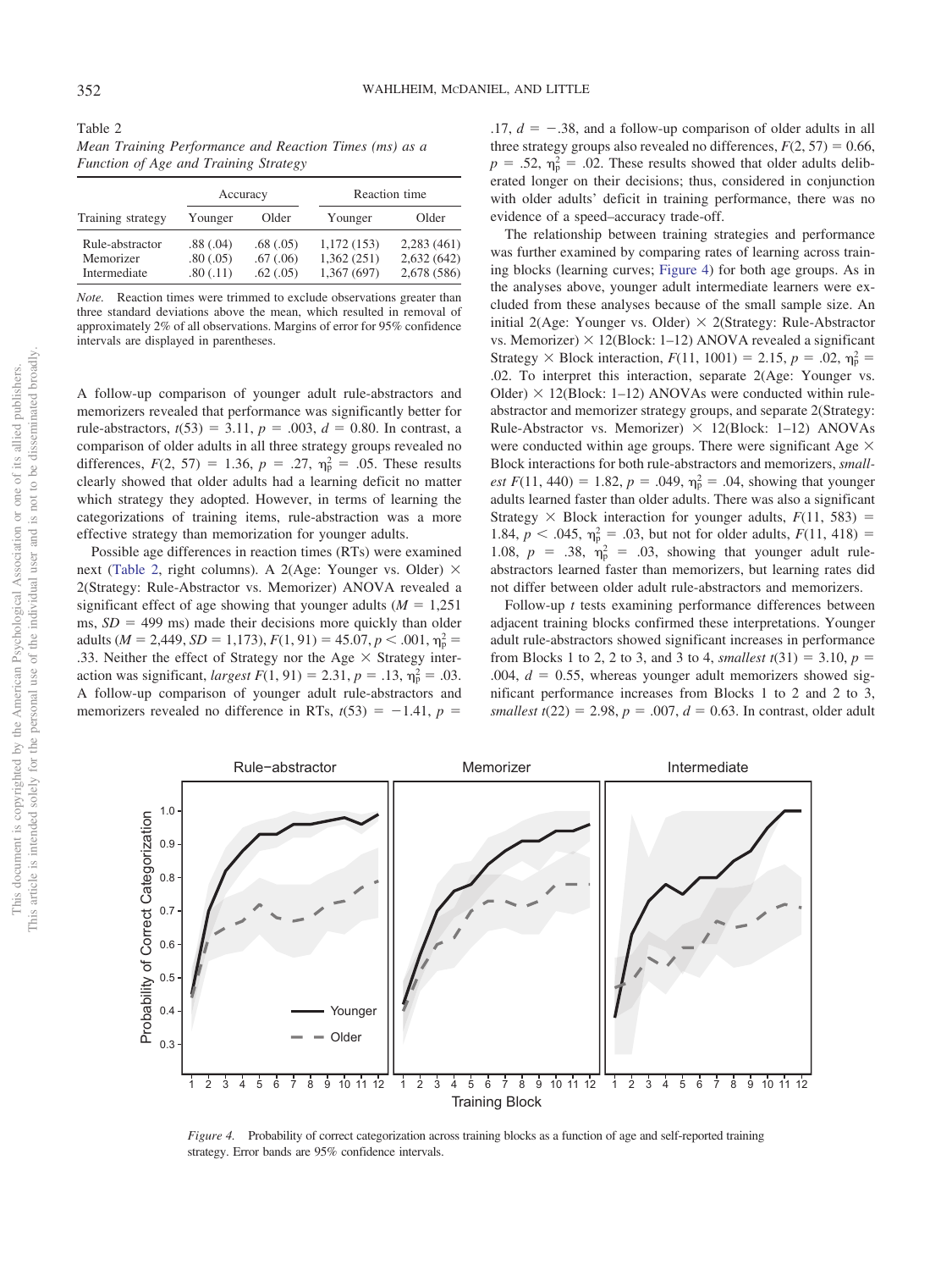rule-abstractors and memorizers only showed significant increases from Block 1 to 2, *smallest*  $t(18) = 2.47$ ,  $p = .02$ ,  $d = 0.58$ .

Finally, a 3(Strategy: Rule-Abstractor vs. Memorizer vs. Intermediate)  $\times$  12(Block) ANOVA conducted only for older adults revealed no significant Strategy  $\times$  Block interaction,  $F(22, 627) =$ 1.17,  $p = .27$ ,  $\eta_p^2 = .04$ , showing that learning rates did not differ across strategy groups. An exploratory analysis was also conducted to examine whether formal education improved the ability to learn categories. Despite this intuitive notion, there was not a significant correlation between years of education and overall training performance for younger,  $r(58) = -.17$ ,  $p = .20$ , or older,  $r(58) = .22, p = .10,$  adults.

# **Transfer Performance**

**Ambiguous objects.** Rule-based categorization of ambiguous objects is displayed in the left panel of [Figure 5.](#page-7-0) Categorization performance was computed by dividing the number of objects categorized according to the correct rule by the total number of objects. Performance of 1.00 occurred when all objects were categorized according to correct the rule, whereas performance of 0.00 occurred when no object was categorized according to the correct rule (i.e., instead categorized on the basis of perceptual similarity).

A 2(Age: Younger vs. Older)  $\times$  2(Strategy: Rule-Abstractor vs. Memorizer) ANOVA revealed an effect of strategy showing that categorization according to the correct rule (collapsed across age groups) was higher for rule-abstractors  $(M = .56, SD = .36)$  than memorizers  $(M = .20, SD = .24), F(1, 91) = 26.64, p < .001,$  $\eta_{\rm p}^2 = .23$ . Follow up *t* tests showed that categorization (according to the rule) was significantly higher for rule-abstractors than memorizers within both age groups, *smallest*  $t(38) = 2.84$ ,  $p = .007$ ,  $d = .90$ . There was also a marginal Age  $\times$  Strategy interaction,  $F(1, 91) = 3.28, p = .07, \eta_p^2 = .04$ , suggesting that the difference between rule-abstractors and memorizers was greater for younger than older adults. Follow-up *t* tests comparing rule-abstractors' performance to chance (.50) showed that rule-based categorization

was marginally above chance for younger adults  $(M = .63, SD =$  $(1.40)$ ,  $t(31) = 1.85$ ,  $p = .07$ ,  $d = .33$ , and numerically below chance for older adults ( $M = .44$ ,  $SD = .26$ ),  $t(20) = -1.01$ ,  $p = .32$ ,  $d = -.22$ . In addition, rule-based categorization for memorizers in both age groups was significantly below chance, *smallest*  $t(18) = -5.55, p < .001, d = -2.62$ . Together, these results suggest that older adult rule-abstractors learned incomplete rules to some extent, and they did not learn the correct rule as often as younger adult rule-abstractors. Finally, rule-based categorization was marginally greater for older adult intermediate learners than memorizers,  $t(37) = 1.83$ ,  $p = .08$ ,  $d = 0.57$ , but did not differ between intermediate learners and rule-abstractors,  $t(39) = 1.21$ ,  $p = 0.23$ ,  $d = 0.38$ , suggesting that intermediate learners may have used a mixture of learning strategies.

**Rule-favored objects.** The extent to which younger and older adults differed in their use of a rule-based learning strategy was also examined by comparing categorization according to the correct rule for rule-favored objects [\(Figure 5,](#page-7-0) middle panel). A 2(Age: Younger vs. Older)  $\times$  2(Strategy: Rule-Abstractor vs. Memorizer) ANOVA revealed that rule-based categorization was significantly greater for younger  $(M = .74, SD = .20)$  than older  $(M = .51, SD = .21)$  adults,  $F(1, 91) = 30.01, p < .001, \eta_{p}^{2} = .25$ , and that that rule-based categorization (collapsed across age groups) was significantly greater for rule-abstractors  $(M = .71,$  $SD = .24$ ) than memorizers ( $M = .56$ ,  $SD = .20$ ),  $F(1, 91) = 9.93$ ,  $p = .002$ ,  $\eta_p^2 = .10$ . However, follow up *t* tests showed that the advantage for rule-abstractors over memorizers was significant for younger adults,  $t(53) = 3.65$ ,  $p = .001$ ,  $d = 1.00$ , but not for older adults,  $t(38) = 1.21$ ,  $p = .27$ ,  $d = .36$ , which was again consistent with the idea that older adult rule-abstractors did not learn the correct rule as often younger adult rule-abstractors. Nevertheless, the Age  $\times$  Strategy interaction was not significant,  $F(1, 91) =$ 1.71,  $p = .19$ ,  $\eta_p^2 = .02$ . The comparison of older adults across all strategy conditions revealed no differences,  $F(2, 57) = 0.77$ ,  $p =$ .47,  $\eta_{\rm p}^2 = .03$ .



<span id="page-7-0"></span>*Figure 5.* Categorization performance on the transfer tasks. Performance on "Ambiguous Objects" (left panel) and "Rule-favored Objects" (middle panel) reflect probabilities of categorization according to the correct rule. For Ambiguous Objects, performance of 1.00 would reflect perfect categorization according to the correct rule, and performance of .00 would reflect perfect categorization according to memory for similar perceptual stimulus features. Performance on "Memory-favored Objects" (right panel) reflects probabilities of correct categorization based on memory for objects that were perceptually similar to those presented in the training phase. Chance performance on all measures was .50. Error bars are 95% confidence intervals.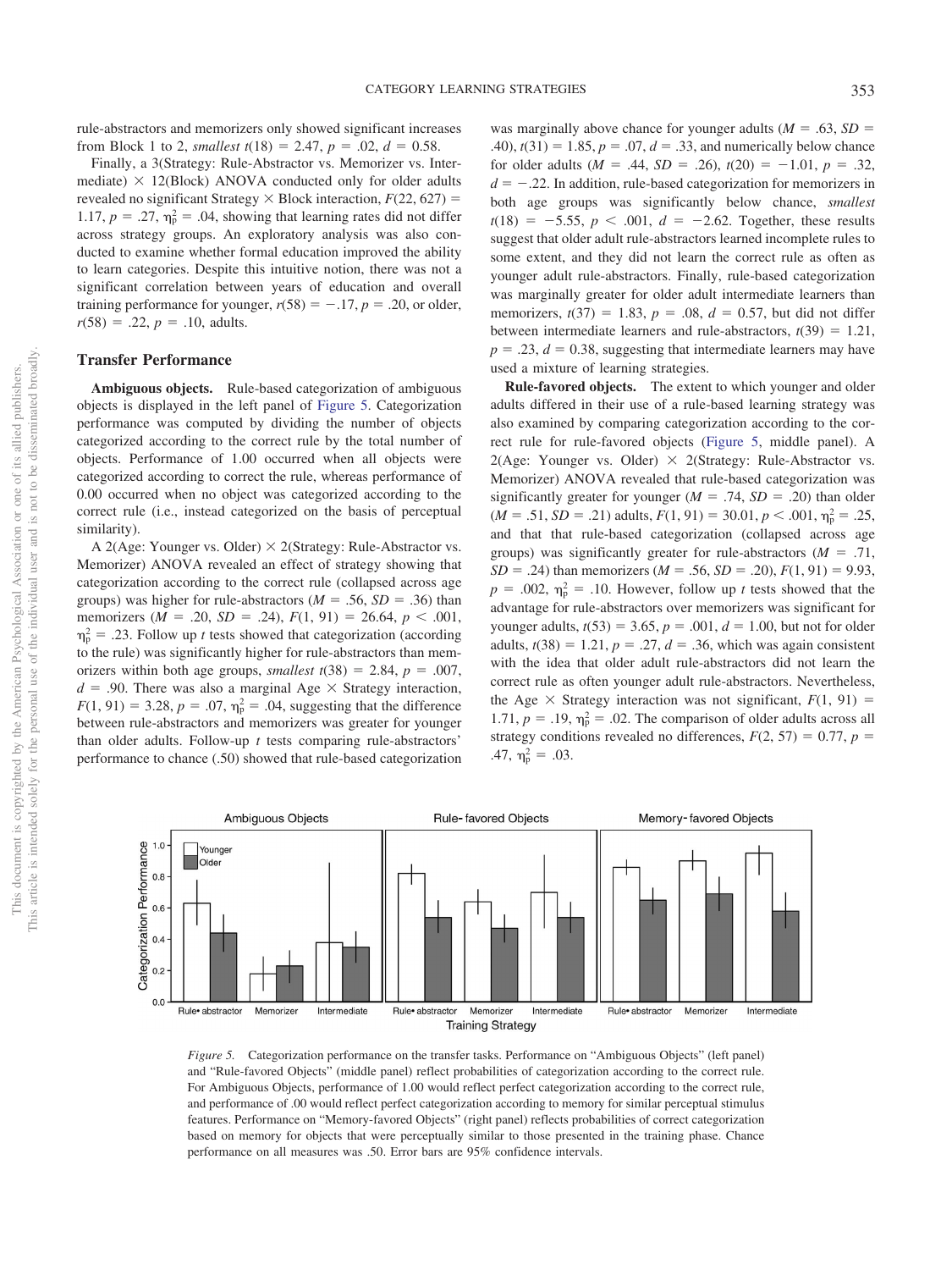**Memory-favored objects.** Age differences in episodic memory were examined by comparing categorization of memory-based objects according to their similarity with training objects [\(Figure 5,](#page-7-0) right panel). A 2(Age: Younger vs. Older)  $\times$  2(Strategy: Rule-Abstractor vs. Memorizer) ANOVA revealed a significant effect of age showing that similarity-based categorization was greater for younger ( $M = .88$ ,  $SD = .15$ ) than older ( $M = .66$ ,  $SD = .20$ ) adults,  $F(1, 91) = 35.16$ ,  $p < .001$ ,  $\eta_p^2 = .28$ . Neither the effect of strategy nor the Age  $\times$  Strategy interaction was significant, *largest*  $F(1, 91) = 1.32, p = .25, \eta_{p}^{2} = .01$ . These results showed that older adults had an episodic memory deficit.

# **Working Memory Capacity**

The reading and computation span tasks were both scored by computing the average number of total items correctly recalled in each. A composite working memory score was then computed by averaging the total number of correctly recalled items across reading and computation span tasks. Younger adults recalled more total items on average  $(M = 9.43, SD = 2.19)$  than older adults,  $(M = 7.09, SD = 2.51), t(118) = 5.42, p < .001, d = .99,$ indicating that younger adults had a higher working memory capacity.

The extent to which working memory capacity predicted training strategies and performance was examined by standardizing working memory scores across the entire sample and correlating them with training strategy ratings  $(1 = *memoryer* to 7 = *rule*$ *abstractor*) and overall training performance. Younger adults with higher working memory capacity were more likely to utilize a memorization strategy as shown by a significant negative correlation between working memory capacity and strategy rating,  $r(58) = -.33, p = .01$ . In contrast, older adults' working memory capacity did not predict their training strategy,  $r(58) = .16$ ,  $p =$ .24. These correlations were significantly different,  $z = -2.69$ ,  $p = 0.004$ . Younger adults' working memory capacity did not predict their training performance,  $r(58) = .03$ ,  $p = .82$ , whereas older adults with higher working memory capacity showed better training performance,  $r(58) = .35$ ,  $p = .006$ . These correlations were significantly different,  $z = -1.79$ ,  $p = .04$ .

### **Metamemory in Adulthood Questionnaire**

Despite finding an age-related deficit in episodic memory in categorization of memory-favored transfer objects, younger and older adults did not differ in their self-assessments of memory ability. Ratings for capacity items did not differ between younger adults ( $M = 3.38$ ,  $SD = 0.51$ ) and older adults ( $M = 3.40$ ,  $SD =$ 0.56),  $t(118) = -.19$ ,  $p = .85$ ,  $d = -0.03$ . Ratings on locus items also did not differ between younger adults  $(M = 2.99, SD = .55)$ and older adults ( $M = 3.07$ ,  $SD = .50$ ) adults,  $t(118) = -.76$ ,  $p =$  $.45, d = -0.14$ . Memory beliefs did not predict training strategies or performance for either age group. Capacity and locus ratings were standardized within each age group and then correlated with training strategy ratings and overall training performance for all participants. Capacity scores did not predict strategies for younger adults,  $r(58) < .01$ ,  $p = .99$ , or older adults,  $r(58) = .14$ ,  $p = .28$ , nor did they predict performance for younger adults,  $r(58) = -.16$ ,  $p = .24$ , or older adults,  $r(58) = -.11$ ,  $p = .42$ . Locus scores did not predict strategies for younger adults,  $r(58) = -.05$ ,  $p = .69$ , or

older adults,  $r(58) = .07$ ,  $p = .57$ , nor did they predict performance for younger adults,  $r(58) = -.20$ ,  $p = .12$ , or older adults,  $r(58) = -.07, p = .59.$ 

#### **Discussion**

The present experiment revealed several results that informed issues regarding age differences in category learning and the strategies used to accomplish such learning. First, younger and older adults reported similar use of rule- and exemplar-based learning strategies during training, but unlike younger adults, a substantial number of older adults identified themselves as using strategies that were neither completely rule nor exemplar based (an "intermediate" strategy). Second, overall training performance was higher for younger than older adults, regardless of the strategy adopted by older adults. Third, categorization of ambiguous transfer objects according to the correct rule was greater for ruleabstractors than memorizers, and this difference tended to be greater for younger than older adults. Fourth, younger adults with higher working memory capacity preferred memorization, whereas working memory capacity did not predict strategy use for older adults. In contrast, younger adults' working memory capacity did not predict overall training performance, whereas older adults with higher working memory capacity showed better training performance. Finally, self-reported memory abilities did not differ for younger and older adults, and these abilities did not predict training strategies or performance. We discuss each of these findings in more detail below.

Recent studies examining age differences in category learning strategies have used model-based approaches to show that older adults prefer rule- to memory-based strategies, with this preference being greater when materials support rule use (e.g., [Filoteo &](#page-10-3) [Maddox, 2004;](#page-10-3) [Mata et al., 2012\)](#page-10-4). The present experiment extended this by examining age differences in self-reported strategies used to learn complex categories with clearly verbalizable rules. Contrary to previous findings, older adults did not show a preference for rule- over exemplar-based learning strategies, and there was a substantial frequency of older adult intermediate learners. This was likely the result of older adults being impaired in their ability to learn the correct rule, but may also have in part been due to older adults' impaired ability to accurately reflect on their strategy use.

Closer examination of older adults' strategy reports was consistent with both possibilities. Older adults' descriptions of the strategies they employed during learning largely corresponded with their strategy ratings, but a minority of older adults showed impairment in their ability to accurately reflect on their strategies. Of the 21 older adults who indicated using a rule-abstraction strategy (a rating of 5–7), 14 explicitly stated a rule or reported trying to find a rule, and only one stated exclusive reliance on memorization (the remaining participants gave ambiguous responses). By contrast, of the 19 older adults who indicated memorization (a rating of 1–3), five reported exclusive reliance on memorization (all providing ratings of 1–2), and five reported resorting to memorization after failing to find a rule (cf. [Smith & Minda, 1998\)](#page-11-8). Finally, of the 19 older adults who reported a memorization strategy, seven reported a rule (or attempts at a rule) without mention of memorization, but five out of those seven provided ratings of 3, and none of these individuals reported the correct rule.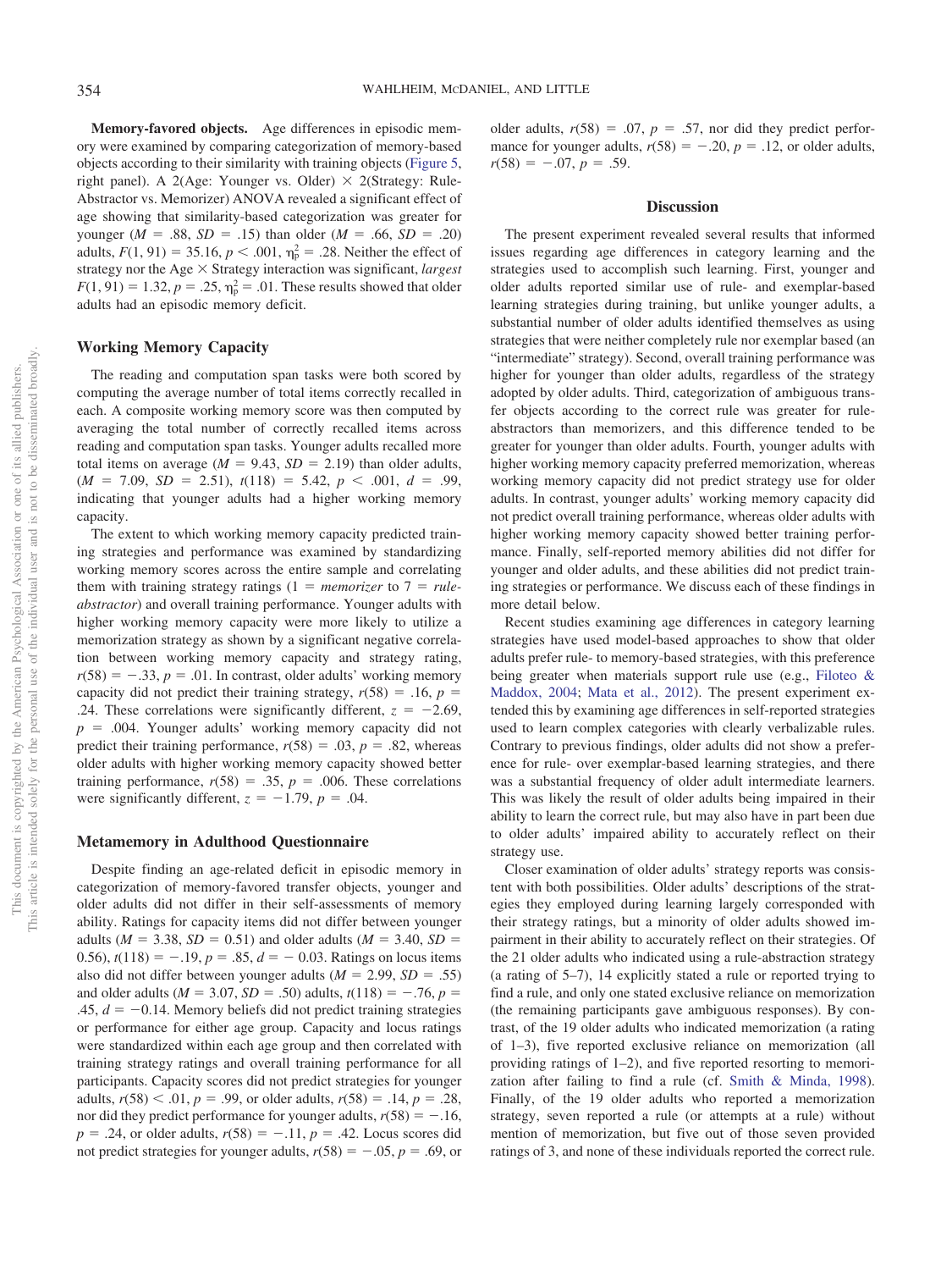Taken together, these findings show that although some older adults had difficulty reflecting on their strategies, most were able to do so, despite the fact nearly every older adult did not learn the correct rule.

The finding that older adults were largely unable to learn the correct rule in the service of remediating their learning deficit is also consistent with findings showing that older adults' impairment in category learning increases with the complexity of categories [\(Racine et al., 2006\)](#page-11-1). For example, [Davis, Love, and Mad](#page-10-31)[dox \(2012\)](#page-10-31) showed that older adults were not impaired in their ability to categorize exemplars using a rule that was based on a single stimulus dimension. However, older adults' learning is consistently impaired when the correct rule is difficult to verbalize, as with information integration categories (e.g., [Filoteo & Mad](#page-10-3)[dox, 2004\)](#page-10-3). The present study showed that a verbalizable disjunctive rule applied to relational features was sufficiently complex as to impair older adults' learning. This occurred despite the fact that the categories included a small number of exemplars, feedback was provided, and there was extensive training. This finding is consistent with recent results showing that the greater difficulty of learning categories defined by a disjunctive versus a one-dimensional rule is exaggerated for older relative to younger adults [\(Rabi &](#page-11-9) [Minda, 2016\)](#page-11-9).

Transfer performance also revealed the consequences of older adults' inability to learn the correct rule. Categorization of transfer objects according to the rule was greater for rule-abstractors than memorizers, but older adults showed a smaller difference between these groups. This suggested that older adult rule-abstractors attempted to utilize rules, but those rules were mostly incomplete. This finding is also consistent with the perspective that older adults are impaired in their ability to execute strategies [\(Dunlosky &](#page-10-32) [Hertzog, 1998\)](#page-10-32). These results suggest that the fidelity of rule-based representations was higher for younger than older adults. Also noteworthy was that intermediate learners showed middling performance relative to rule-abstractors and memorizers, suggesting that intermediate learners used a mixture of rule- and exemplarbased learning strategies.

It seems reasonable that strategy preferences and consequent training performance would also depend on individual differences in related cognitive abilities. For example, the ability to use cognitive control to actively maintain representations of earlier-tested hypotheses or earlier-learned associations could influence these outcomes. Yet, an earlier study using the same object types as in the present experiment did not find a relationship between working memory and training strategies for younger adults [\(Little & Mc-](#page-10-11)[Daniel, 2015\)](#page-10-11). Contrary to this, the present experiment showed that younger adults with higher working memory preferred memorization strategies. One possible explanation for the discrepancy between studies is that more objects were included in each block of the [Little and McDaniel \(2015\)](#page-10-11) study (12) than in the present study (eight). In line with this possibility, set size has been shown to influence strategy selection, with larger sizes increasing the likelihood of rule-based strategies relative to smaller sizes [\(Little &](#page-10-33) [McDaniel, 2013\)](#page-10-33). The preference for memorization with increased working memory in the present study seems reasonable, as refreshing current object-label associations until they appear again in the following training block could facilitate learning.

However, younger adults' working memory did not predict training performance. This may have resulted from the offsetting

effects of individuals with higher working memory utilizing a less optimal strategy (memorization) and lower working memory individuals utilizing a more optimal strategy (rule-abstraction). For the older adults, working memory ability did not predict training strategies, but higher working memory predicted better training performance. This might be the result of high working memory older adults being generally better at maintaining either rule- or exemplar-based representations.

It also seems reasonable that strategy preferences and consequent training performance would depend on individuals' beliefs about their memory ability. [Mata et al. \(2012\)](#page-10-4) suggested that age differences in strategy preferences might be the consequence of differences in both actual and perceived abilities. As an example, older adults who experience more memory failures in everyday tasks are more reluctant to rely on retrievalbased strategies (Frank, Touron, & Browne, 2013, as cited by [Touron, 2015\)](#page-11-4). However, in contrast to the literature showing that older adults typically have lower self-efficacy regarding their memory abilities as compared to younger adults [\(Hertzog](#page-10-34) [& Hultsch, 2000\)](#page-10-34), memory beliefs did not differ between age groups in the present experiment. This occurred despite the fact that older adults demonstrated an episodic memory deficit, as evidenced in transfer performance on the memory-favored items (cf. [Crumley, Stetler, & Horhota, 2014\)](#page-10-35). This lack of an age difference in memory beliefs could have resulted from the selection of a highly educated healthy older adult sample. This also might have contributed to the discrepancy between the present results showing that older adults did not have a clear strategy preference, and earlier results showing that older adults preferred rule-based strategies. Older adults in the present experiment who viewed their memory to be intact might have been less reluctant to use retrieval-based strategies. Finally, the explanation for why memory beliefs did not predict training strategies or performance within age groups is not immediately clear. Perhaps strategy choices were based more on stimulus features than evaluations of ability, with performance resulting from the strategies deployed.

In conclusion, older adults showed impaired learning of categories defined by a disjunctive rule applied to relational features. This impairment likely reflected deficits in episodic memory and the ability to learn the correct rule. Older adults did not prefer rule- to exemplar-based strategies, which may have reflected the belief that their memory is largely intact. The high frequency of older adult intermediate learners suggests that older adults are more likely to vacillate among strategies during learning, which could reflect abandonment of a rulebased strategy. Taken with recent cautions for interpreting model-based analyses of individual differences in category learning strategies [\(Donkin et al., 2015\)](#page-10-10), the present results suggest that a reexamination of previous conclusions about age differences in these strategies may be warranted. One potentially informative avenue is to examine the generalizability of older adults' strategy preferences shown here by sampling from populations with more variability in perceived cognitive function. The frequency of everyday memory failures and the complexity of categories may both contribute to differences in strategy preferences between younger and older adults.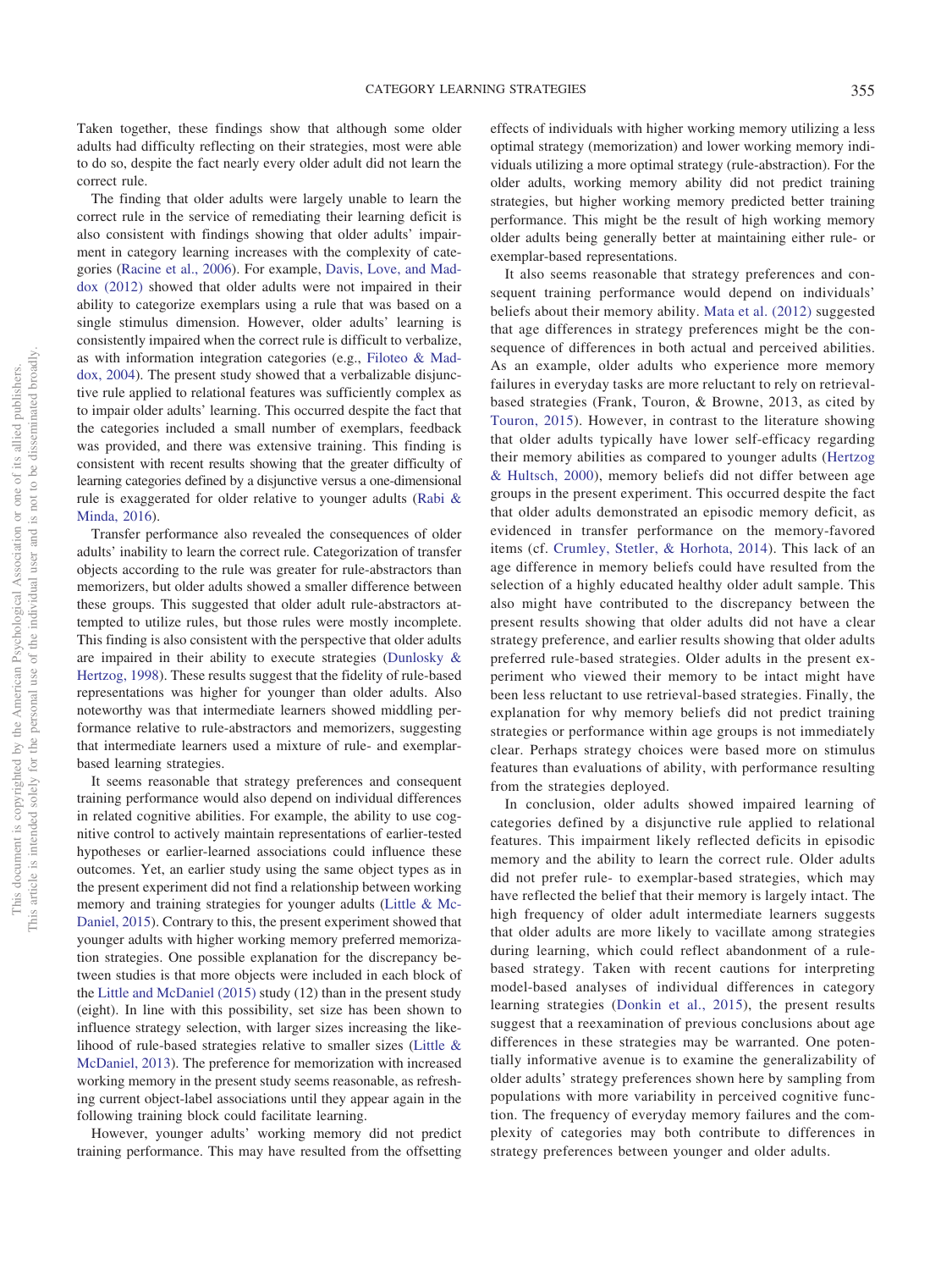### **References**

- <span id="page-10-6"></span>Ashby, F. G. (1992). Multidimensional models of categorization. In F. G. Ashby (Ed.), *Multidimensional models of perception and cognition* (pp. 1–34). Hillsdale, NJ: Erlbaum.
- <span id="page-10-5"></span>Ashby, F. G., & Maddox, W. T. (1998). Stimulus categorization. In M. H. Birnbaum (Ed.), *Measurement, judgment, and decision making* (pp. 251–301). San Diego, CA: Academic Press. [http://dx.doi.org/10.1016/](http://dx.doi.org/10.1016/B978-012099975-0.50006-3) [B978-012099975-0.50006-3](http://dx.doi.org/10.1016/B978-012099975-0.50006-3)
- <span id="page-10-7"></span>Ashby, F. G., & Maddox, W. T. (2005). Human category learning. *Annual Review of Psychology, 56,* 149 –178. [http://dx.doi.org/10.1146/annurev](http://dx.doi.org/10.1146/annurev.psych.56.091103.070217) [.psych.56.091103.070217](http://dx.doi.org/10.1146/annurev.psych.56.091103.070217)
- <span id="page-10-8"></span>Ashby, F. G., Noble, S., Filoteo, J. V., Waldron, E. M., & Ell, S. W. (2003). Category learning deficits in Parkinson's disease. *Neuropsychology, 17,* 115–124. <http://dx.doi.org/10.1037/0894-4105.17.1.115>
- <span id="page-10-13"></span>Balota, D. A., Dolan, P. O., & Duchek, J. M. (2000). Memory changes in healthy older adults. In E. Tulving & F. I. M. Craik (Eds.), *The Oxford handbook of memory* (pp. 395– 409). New York, NY: Oxford University Press.
- <span id="page-10-14"></span>Braver, T. S., & West, R. (2008). Working memory, executive control, and aging. In F. I. M. Craik & T. A. Salthouse (Eds.), *The handbook of aging and cognition* (pp. 311–372). New York, NY: Oxford University Press.
- <span id="page-10-0"></span>Bruner, J. S., Goodnow, J. J., & Austin, G. A. (1956). *A study of thinking*. New York, NY: Wiley.
- <span id="page-10-29"></span>Conway, A. R. A., Kane, M. J., Bunting, M. F., Hambrick, D. Z., Wilhelm, O., & Engle, R. W. (2005). Working memory span tasks: A methodological review and user's guide. *Psychonomic Bulletin & Review, 12,* 769 –786. <http://dx.doi.org/10.3758/BF03196772>
- <span id="page-10-23"></span>Craig, S., & Lewandowsky, S. (2012). Whichever way you choose to categorize, working memory helps you learn. *Quarterly Journal of Experimental Psychology: Human Experimental Psychology, 65,* 439 – 464. <http://dx.doi.org/10.1080/17470218.2011.608854>
- <span id="page-10-35"></span>Crumley, J. J., Stetler, C. A., & Horhota, M. (2014). Examining the relationship between subjective and objective memory performance in older adults: A meta-analysis. *Psychology and Aging, 29,* 250 –263. <http://dx.doi.org/10.1037/a0035908>
- <span id="page-10-30"></span>Daneman, M., & Carpenter, P. A. (1980). Individual differences in working memory and reading. *Journal of Verbal Learning and Verbal Behavior, 19,* 450 – 466. [http://dx.doi.org/10.1016/S0022-5371\(80\)90312-6](http://dx.doi.org/10.1016/S0022-5371%2880%2990312-6)
- <span id="page-10-31"></span>Davis, T., Love, B. C., & Maddox, W. T. (2012). Age-related declines in the fidelity of newly acquired category representations. *Learning & Memory, 19,* 325–329. <http://dx.doi.org/10.1101/lm.024919.111>
- <span id="page-10-24"></span>DeCaro, M. S., Thomas, R. D., & Beilock, S. L. (2008). Individual differences in category learning: Sometimes less working memory capacity is better than more. *Cognition, 107,* 284 –294. [http://dx.doi.org/](http://dx.doi.org/10.1016/j.cognition.2007.07.001) [10.1016/j.cognition.2007.07.001](http://dx.doi.org/10.1016/j.cognition.2007.07.001)
- <span id="page-10-28"></span>Dixon, R. A., Hultsch, D. F., & Hertzog, C. (1988). The metamemory in adulthood (MIA) questionnaire. *Psychopharmacology Bulletin, 24,* 671– 688.
- <span id="page-10-10"></span>Donkin, C., Newell, B. R., Kalish, M., Dunn, J. C., & Nosofsky, R. M. (2015). Identifying strategy use in category learning tasks: A case for more diagnostic data and models. *Journal of Experimental Psychology: Learning, Memory, and Cognition, 41,* 933–948. [http://dx.doi.org/10](http://dx.doi.org/10.1037/xlm0000083) [.1037/xlm0000083](http://dx.doi.org/10.1037/xlm0000083)
- <span id="page-10-25"></span>Dougherty, M. R. O., & Hunter, J. E. (2003). Hypothesis generation, probability judgment, and individual differences in working memory capacity. *Acta Psychologica, 113,* 263–282. [http://dx.doi.org/10.1016/](http://dx.doi.org/10.1016/S0001-6918%2803%2900033-7) [S0001-6918\(03\)00033-7](http://dx.doi.org/10.1016/S0001-6918%2803%2900033-7)
- <span id="page-10-32"></span>Dunlosky, J., & Hertzog, C. (1998). Aging and deficits in associative memory: What is the role of strategy production? *Psychology and Aging, 13,* 597– 607. <http://dx.doi.org/10.1037/0882-7974.13.4.597>
- <span id="page-10-26"></span>Engle, R. W. (2002). Working memory capacity as executive attention. *Current Directions in Psychological Science, 11,* 19 –23. [http://dx.doi](http://dx.doi.org/10.1111/1467-8721.00160) [.org/10.1111/1467-8721.00160](http://dx.doi.org/10.1111/1467-8721.00160)
- <span id="page-10-3"></span>Filoteo, J. V., & Maddox, W. T. (2004). A quantitative model-based approach to examining aging effects on information-integration category learning. *Psychology and Aging, 19,* 171–182. [http://dx.doi.org/10.1037/](http://dx.doi.org/10.1037/0882-7974.19.1.171) [0882-7974.19.1.171](http://dx.doi.org/10.1037/0882-7974.19.1.171)
- <span id="page-10-16"></span>Greenwood, P. M. (2000). The frontal aging hypothesis evaluated. *Journal of the International Neuropsychological Society, 6,* 705–726. [http://dx](http://dx.doi.org/10.1017/S1355617700666092) [.doi.org/10.1017/S1355617700666092](http://dx.doi.org/10.1017/S1355617700666092)
- <span id="page-10-17"></span>Greenwood, P. M. (2007). Functional plasticity in cognitive aging: Review and hypothesis. *Neuropsychology, 21,* 657– 673. [http://dx.doi.org/10](http://dx.doi.org/10.1037/0894-4105.21.6.657) [.1037/0894-4105.21.6.657](http://dx.doi.org/10.1037/0894-4105.21.6.657)
- <span id="page-10-1"></span>Hartshorne, J. K., & Germine, L. T. (2015). When does cognitive functioning peak? The asynchronous rise and fall of different cognitive abilities across the life span. *Psychological Science, 26,* 433– 443. [http://](http://dx.doi.org/10.1177/0956797614567339) [dx.doi.org/10.1177/0956797614567339](http://dx.doi.org/10.1177/0956797614567339)
- <span id="page-10-27"></span>Hertzog, C., & Dunlosky, J. (2011). Metacognition in later adulthood: Spared monitoring can benefit older adults' self-regulation. *Current Directions in Psychological Science, 20,* 167–173. [http://dx.doi.org/10](http://dx.doi.org/10.1177/0963721411409026) [.1177/0963721411409026](http://dx.doi.org/10.1177/0963721411409026)
- <span id="page-10-34"></span>Hertzog, C., & Hultsch, D. F. (2000). Metacognition in adulthood and old age. In F. I. M. Craik & T. A. Salthouse (Eds.), *The handbook of aging and cognition* (2nd ed., pp. 417– 466). Mahwah, NJ: Erlbaum.
- <span id="page-10-21"></span>Jennings, J. M., & Jacoby, L. L. (1993). Automatic versus intentional uses of memory: Aging, attention, and control. *Psychology and Aging, 8,* 283–293. <http://dx.doi.org/10.1037/0882-7974.8.2.283>
- <span id="page-10-19"></span>Kellogg, R. T., Robbins, D. W., & Bourne, L. E. (1978). Memory for intratrial events in feature identification. *Journal of Experimental Psychology: Human Learning and Memory, 4,* 256 –265. [http://dx.doi.org/](http://dx.doi.org/10.1037/0278-7393.4.3.256) [10.1037/0278-7393.4.3.256](http://dx.doi.org/10.1037/0278-7393.4.3.256)
- <span id="page-10-22"></span>Levine, M. (1975). *A cognitive theory of learning*. Hillsdale, NJ: Erlbaum.
- <span id="page-10-33"></span>Little, J. L., & McDaniel, M. A. (2013, November). *The role of multiple factors in promoting rule-abstraction versus memorization in category learning*. Poster presented at the 54th Annual Meeting of the Psychonomic Society, Toronto, Canada.
- <span id="page-10-11"></span>Little, J. L., & McDaniel, M. A. (2015). Individual differences in category learning: Memorization versus rule abstraction. *Memory & Cognition, 43,* 283–297. <http://dx.doi.org/10.3758/s13421-014-0475-1>
- <span id="page-10-15"></span>Lombardi, W. J., Andreason, P. J., Sirocco, K. Y., Rio, D. E., Gross, R. E., Umhau, J. C., & Hommer, D. W. (1999). Wisconsin Card Sorting Test performance following head injury: Dorsolateral fronto-striatal circuit activity predicts perseveration. *Journal of Clinical and Experimental Neuropsychology, 21,* 2–16. <http://dx.doi.org/10.1076/jcen.21.1.2.940>
- <span id="page-10-20"></span>Maddox, W. T., & Ashby, F. G. (2004). Dissociating explicit and procedural-learning based systems of perceptual category learning. *Behavioral Processes, 66,* 309 –332.
- <span id="page-10-9"></span>Maddox, W. T., Pacheco, J., Reeves, M., Zhu, B., & Schnyer, D. M. (2010). Rule-based and information-integration category learning in normal aging. *Neuropsychologia, 48,* 2998 –3008. [http://dx.doi.org/10](http://dx.doi.org/10.1016/j.neuropsychologia.2010.06.008) [.1016/j.neuropsychologia.2010.06.008](http://dx.doi.org/10.1016/j.neuropsychologia.2010.06.008)
- <span id="page-10-4"></span>Mata, R., von Helversen, B., Karlsson, L., & Cüpper, L. (2012). Adult age differences in categorization and multiple-cue judgment. *Developmental Psychology, 48,* 1188 –1201. <http://dx.doi.org/10.1037/a0026084>
- <span id="page-10-12"></span>McDaniel, M. A., Cahill, M. J., Robbins, M., & Wiener, C. (2014). Individual differences in learning and transfer: Stable tendencies for learning exemplars versus abstracting rules. *Journal of Experimental Psychology: General, 143,* 668 – 693. [http://dx.doi.org/10.1037/](http://dx.doi.org/10.1037/a0032963) [a0032963](http://dx.doi.org/10.1037/a0032963)
- <span id="page-10-18"></span>Naveh-Benjamin, M. (2000). Adult age differences in memory performance: Tests of an associative deficit hypothesis. *Journal of Experimental Psychology: Learning, Memory, and Cognition, 26,* 1170 –1187. <http://dx.doi.org/10.1037/0278-7393.26.5.1170>
- <span id="page-10-2"></span>Park, D. C. (2000). The basic mechanisms accounting for age-related decline in cognitive function. In D. C. Park & N. Schwarz (Eds.), *Cognitive aging: A primer* (pp. 3–22). Philadelphia, PA: Psychology Press.